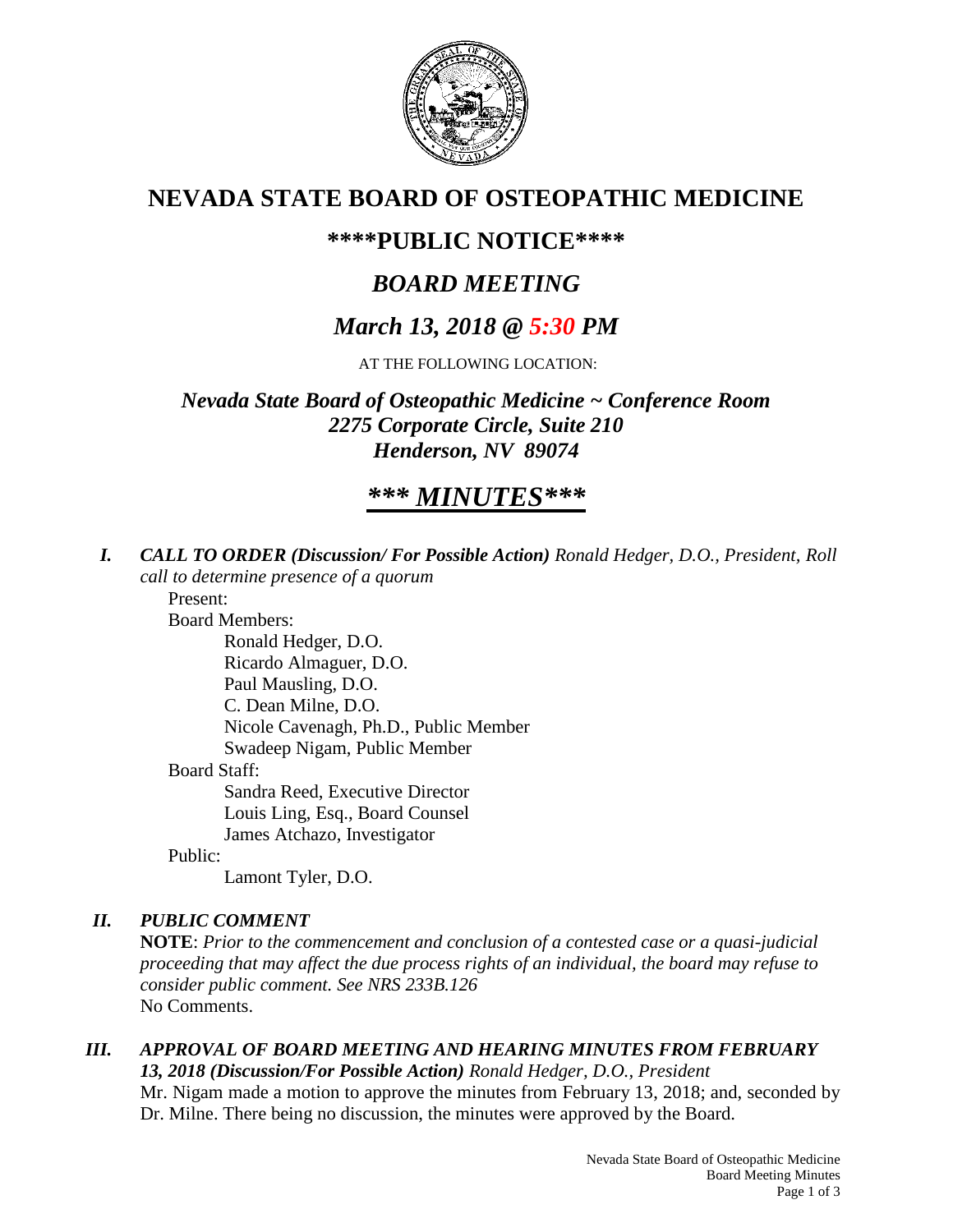## *IV. CONSENT AGENDA TO GRANT LICENSURE FOR OSTEOPATHIC PHYSICIANS & PHYSICIAN ASSISTANTS (Discussion/ For Possible Action) Ronald Hedger, D.O., President*

Under this item the Board may consider the recommendations of the Executive Director and/or President/Vice President to grant licensure to the below listed applicants. The Board may remove any applicant's name from the consent motion, but may not discuss the contents of the application for licensure without the applicant present following proper notice pursuant to the open meeting law.

#### **Osteopathic Physician Name Specialty**

Ramir Arcega, D.O. **Anatomic Pathology** Shamla Badery, D.O. **Internal Medicine** Yizhou, Ernst, D.O. OB/GYN Jason Feldman, D.O. Anesthesiology Robert Lifferth, D.O. Emergency Medicine Michael Manning, D.O. **Orthopedic Surgery** Navin Muliyil, D.O. **Internal Medicine** Young-In Park, D.O. Internal Medicine Ricky Swearingen, D.O. **Family Medicine** Thinh Tang, D.O. Internal Medicine Melinda Velez, D.O. OB/GYN Naomie Warner, D.O. **Ophthalmology** Kevin Yu, D.O. Internal Medicine

Bryan Croft, PA-C Ricardo Cruz, D.O. Dustin Van Orman, PA-C Scott Glickman, D.O.

### **Special Licenses NRS.633.411**:

Daniel Dawson, D.O. Kingman/Sunrise Chauntelle Vidinha, D.O. Kingman/Sunrise

### **Physician Assistant Supervising Physician**

Susan Jimenez, PA-C Eithne-Marie Barton, D.O.

Joseph Zeal, D.O. UNLVSOM – General Surgery

There being no discussion, Dr. Hedger set forth a motion to approve full licensure; and, seconded by Dr. Cavenagh. The Board approved granting full licensure.

#### *V. +CONSIDERATION OF APPLICATION FOR FULL LICENSURE FOR OSTEOPATHIC PHYSICIAN LAMONT TYLER, D.O.,(personal appearance),*

*(Discussion/For Possible Action) NOTE: The Board may go into closed session pursuant to NRS 241.030 to move to a closed session because the discussion may involve this applicant's character, alleged misconduct, professional competence, or similar items. Ronald Hedger, D.O., President* 

Dr. Hedger asked Dr. Tyler if he preferred an open or closed session. Dr. Tyler opted for an open session. Dr. Tyler explained his prior disciplinary action in Illinois, where his license was previously placed on probation, and many years ago, he voluntarily relinquished his license in other states, including Nevada. However, the Illinois probation was lifted, and his licenses in both Illinois and Indiana are currently active. There being no discussion, Dr. Hedger set forth a motion to approve the license application of Dr. Tyler; and, seconded by Mr. Nigam. The Board approved the motion.

## *VI. EXECUTIVE DIRECTOR'S REPORT*